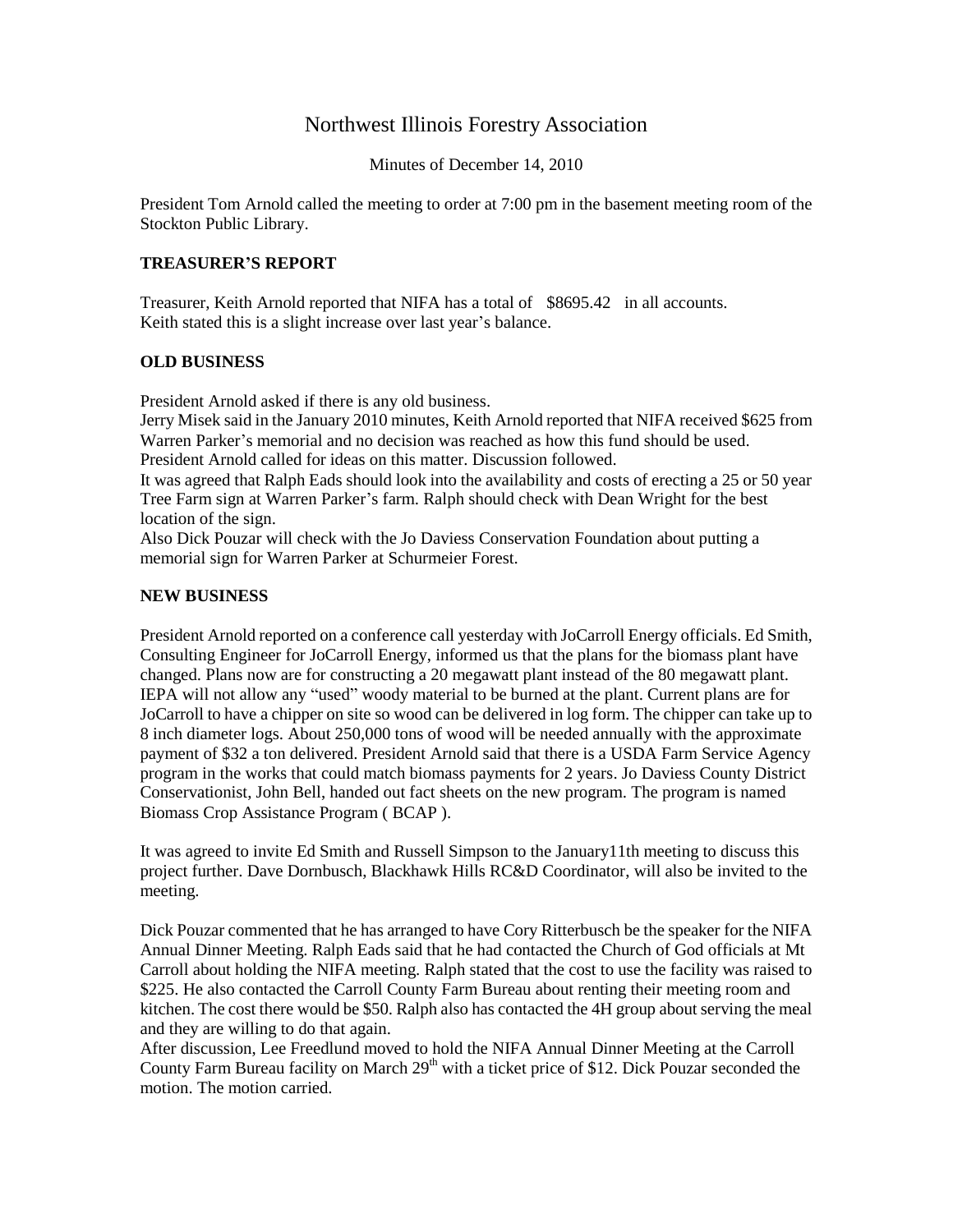The next item of business was planning for the 2011 meeting and tour agenda. The following ideas were discussed:

+ Cory Ritterbusch to be the Annual Dinner Meeting Speaker with his topic of timber invasive species and their control. Cory could also do a follow up meeting in the field in either July or August. Dick Pouzar will make the arrangements.

+ The January business meeting is discussed above.

+ The tentative February meeting will have Paula Purdu, Illinois Forestry Association's lobbyist, speak about legislative items of concern to forest owners.

 $+$  March 12<sup>th</sup> will be the TriState Forestry Conference. NIFA members will probably be asked to help with registration.

+ Greg Hopton will host the April tour of his forest showing timber harvest, crop tree release and tree planting.

+The May activity will be featuring a thinning operation of a 20 year old stand of Black Walnut at the Tom and Judy Syke's farm. The tour will be co-sponsored with the Illinois Forestry Association and the Walnut Council. Forester, Steve Felt, will lead the tour. Dick Pouzar will do the contacts.

+ Kevin Oetken, Consulting Forester, will sponsor the June tour at his property in Monmouth, Iowa. This will be an extended tour covering timber observations as well as shop and business facilities. Jerry Misek will make the arrangements.

+ July or August will plan for a follow up tour of invasive forest plants with Cory Ritterbusch. Dick Pouzar will work with Cory for choosing a site and date for the tour.

+ Scott Schaffer will lead the September tour on his property near Savanna. Forest wildlife will be the emphasis of the tour. Jerry Misek will make the contacts with Scott.

+Bill Hawes will be asked to lead the tour on his property in October. This tour was postponed from last year. It will feature the novice approach to forest management. Tom Arnold will affirm the arrangements.

+ November will be a regular business meeting with planning for the 2012 meeting and tour agenda.

+ December will also be a business meeting with election of officers and directors.

The next item of business was election of officers and directors. President Arnold called for nomination of officers from the floor.

Alvin Wire nominated the present officers for another 1 year term. Greg Hopton seconded the motion. The motion carried.